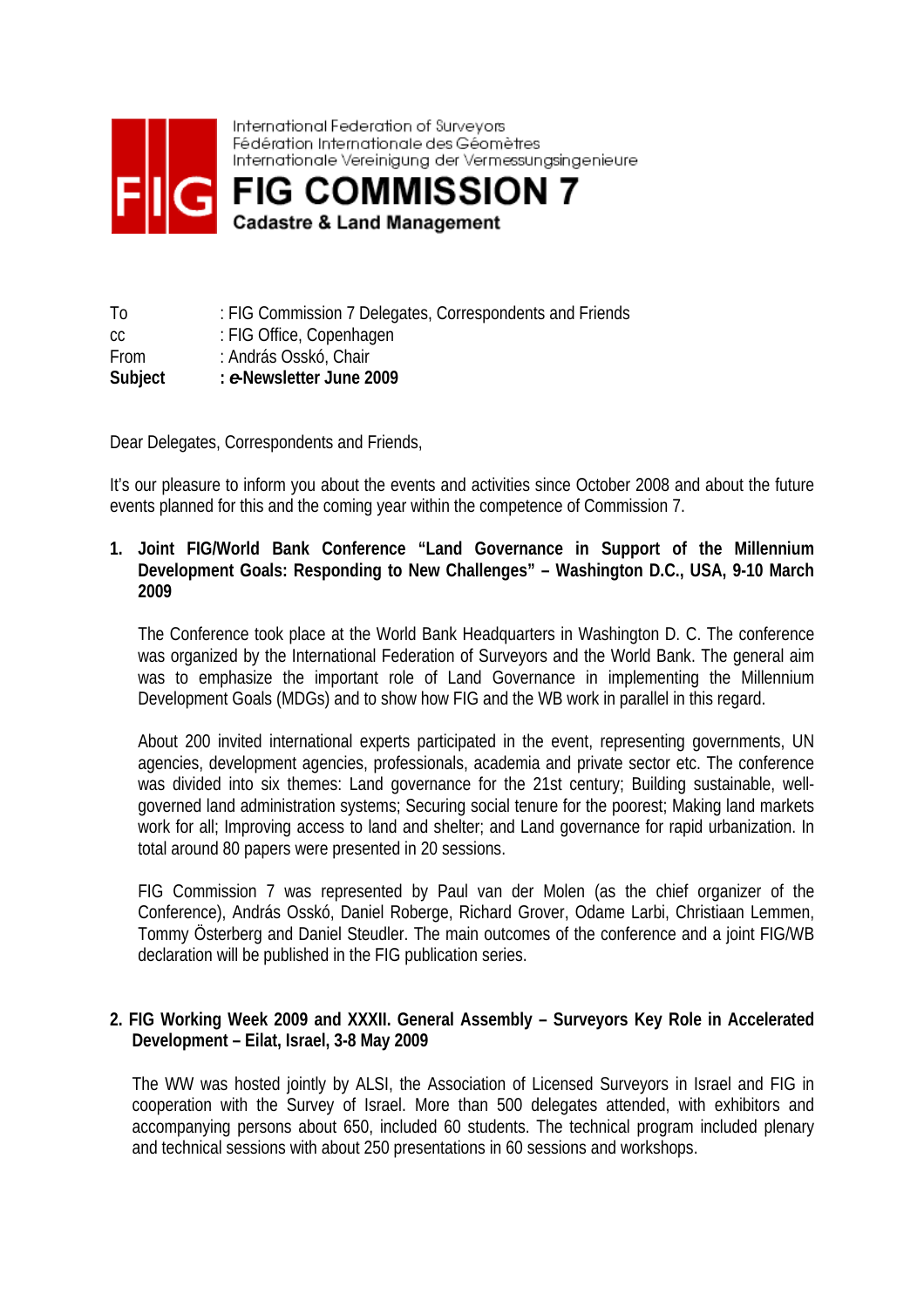#### **General Assembly 4th and 8th May**

The activities of the General Assembly were as usual. President's report, FIG Accounts for 2008, budget for 2009, 2010, 2011, report on task forces, young surveyors network, commission reports, co-operation with the United Nations and the World Bank.

The General assembly decided on the venue of the FIG WW 2013. Abuja, Nigeria will host the WW in 2013.

#### **Opening ceremony**

The Opening ceremony was held in Dan Eilat Hotel. Mr. Joseph Kraus, President of ALSI welcomed the WW. He pointed out, Israeli surveyors have made a lot of efforts to get the right of organizing this major FIG conference again. 27 years passed since 1972 when Tel Aviv hosted a FIG conference. Stig Enemark, President of FIG stated in his opening speech that the world is currently facing two major challenges: the global financial crisis and the climate change. FIG is aware of these problems and tries to find opportunities to deal with.

The keynote presentation was given by Dr. Isaac Ben Israel, Chairman of the Israel Space Agency on Israeli Space Program.

#### **Plenary sessions**

At the plenary sessions, three important topics were discussed. Geoinformation Management, Emergency and Natural Resource Management, and finally GNSS, Geo Sciences and Surveying.

#### **Commission 7 activities**

Unfortunately, András Osskó, Chair of Commission 7 was not able to participate due to sudden sickness. Daniel Roberge, Chair Elect and Daniel Steudler, Chair Working Group 3 replaced him during the General Assembly and also the Commission 7 meeting.

31 delegates attended the Commission 7 meeting in Eilat. The two Daniels informed them about the progress of organizing the 2009 Annual meeting to be held in Malaysia, Kuala Lumpur in October. Libor Tomandl, Czech delegate announced officially that Czech Republic will host the Annual meeting in 2010.

Commission 7 was the major contributor to technical sessions. We were involved in 13 sessions, 7 full Commission 7 sessions with about 30 speakers and 6 joint sessions with commission 1, 3, 8 with about 30 speakers. Many thanks to all commission 7 delegates and speakers for their active work.

#### **About ACCO meeting**

ACCO is the Advisory Committee of Commission Officials: Commission chairs and Council members meet periodically. ACCO members discussed many issues, among others the following:

- Reports of current Task Forces and proposed creation of two new Task Forces. At the moment, FIG has two Task Forces: 1) Institutional and Organizational Development chaired by Iain Greenway and 2) Developing Global Land Tools for Pro Poor Land Management chaired by Paul van der Molen.

Two proposed Task Forces: Spatially Enabled Societies chaired by Dr. Daniel Steudler (Vice Chair Comm. 7) and FIG Africa Task Force chaired by Dr. Diane Dumashie.

- Conversion of the Young Surveyors Working Group to the Young Surveyors Network. (You can find more details in the present Newsletter.)
- Further cooperation with the World Bank.
- How could FIG be more visible in the debate on climate change, poverty alleviation and disaster risk management?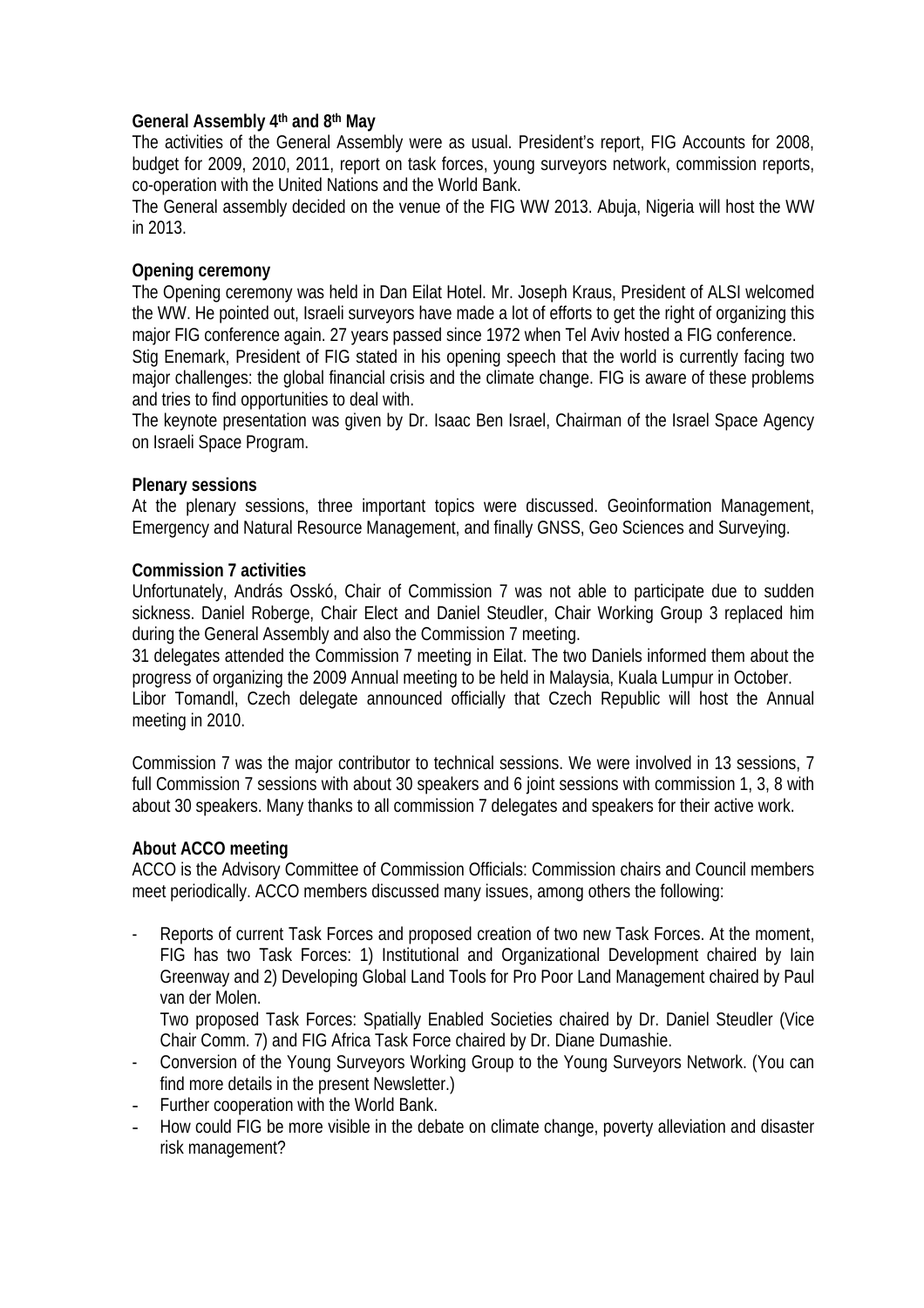Peer review Process at the FIG events. No intention peer review for Regional Conferences. Chryssy Potsiou chair Commission 3, presented statistics. The number of papers for peer review for Sydney, estimated to be 100-150, big efforts are needed.

#### **Social events**

Gala dinner at the King Solomon's Pillars in Timna Park and FIG Foundation Dinner.

#### **Technical tours**

Visit to Petra in Jordan, post conference tours Dead Sea and Jerusalem.

For more information, reports and picture gallery of the Eilat WW, please visit the home page [www.fig.net](http://www.fig,net/) 

#### **3. FIG Young Surveyors Network**

We have received a letter from Ms. Cecilia Lindén, Chair of the FIG Young Surveyors Network (*addressed to all commission chairs and chairs elect*) saying that their initiative from being the Working Group 1.2 developed into an official network similarly to FIG Standards.

But before becoming a functional network, they need help in filling the structure. At the same time, also they offer their help to the national commissions too. They gave information about it during the Eilat Working Week in May, in Israel. Please find a part of her very enthusiastic and kind letter below:

"The reason I'm writing you this letter is because we need your help to move this project forward. The Young Surveyors Network wants to help you out by offering our services. Or more correctly, the services of all the young surveyors who want to get involved.

There is a letter going out at the same time as this one to all national presidents urging them to involve their Young Surveyors on a national level and then to put them in contact with us so that we can help them get involved within FIG. And that's where you come in. I'm sure that you have loads of interesting things that need to be done within your commissions.

I have been the chair of the Young Surveyors Working Group since 2006 when I founded the group and we have grown from there. But after the congress in Sydney, I'm hoping to move on to other tasks within FIG and concentrate on my career so we need to find those talented young people that I'm convinced that you have got in your country.

#### Plan for action:

Let us know what you have and I'll get you the contacts of the people who are interested in getting involved. We can also help you out in other when it comes to interaction between generations, let us know what kind of help you need? Or if you have any ideas on what you think we could do let us know as well.

Important to state is that we are not after a complete generation change within FIG, we are here to help with the knowledge transfer. And we don't want to take over, not yet anyway :-) Looking forward Kind Regards Cecilia Lindén Chair of the FIG Young Surveyors Network" +46 733 690 999, [clinden@kth.se](mailto:clinden@kth.se)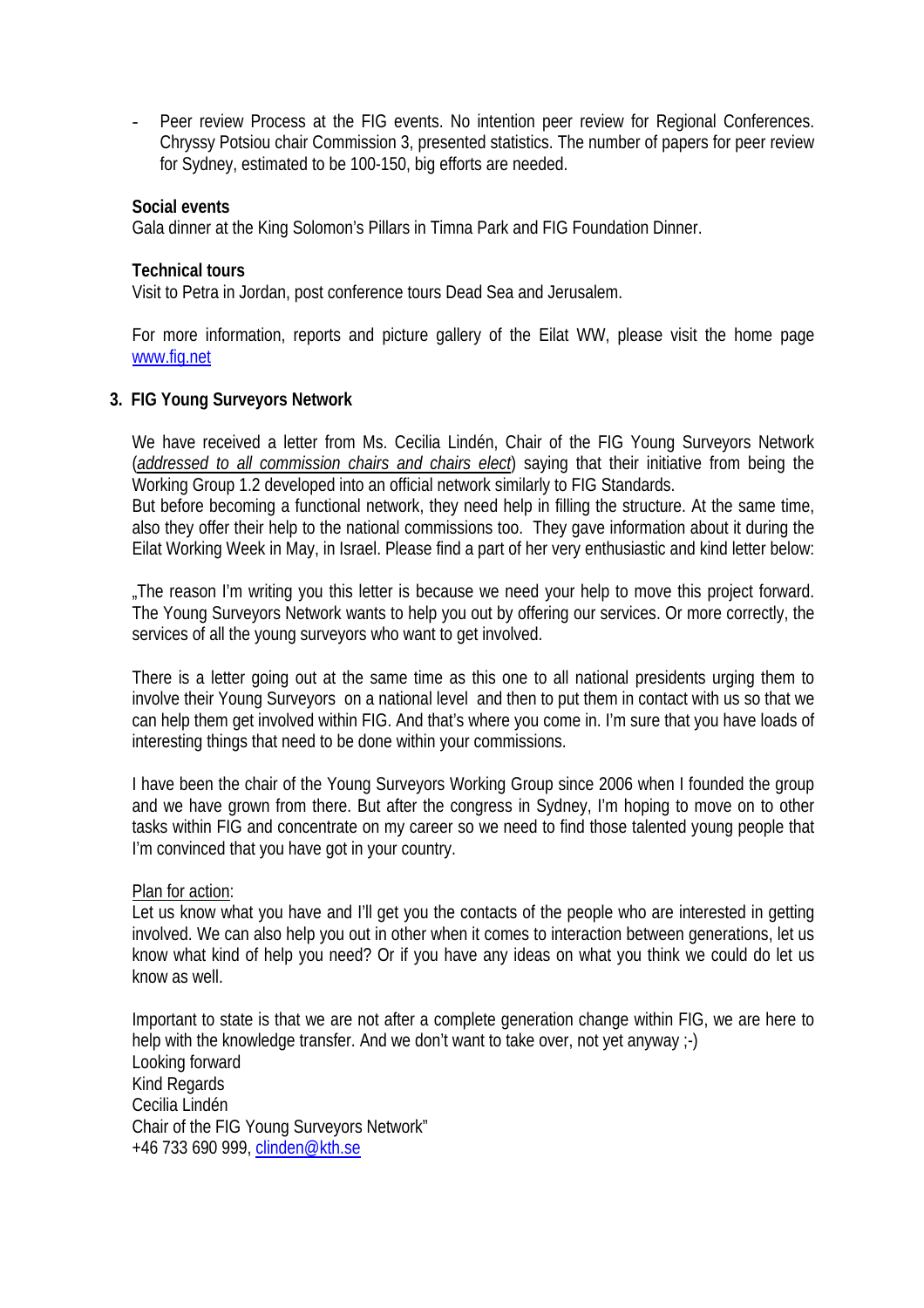### **4. Questionnaire on Public and State Land Management (Elikkos Elia, Cyprus)**

In May 2009, the national delegate of Cyprus, Mr. Elikkos Elia offered to work out a questionnaire on public and state land/ property management to be circulated among the members of Commission 7. The aim is to collect basic information on state and public land properties in different countries and to compare best practices as a basis for improving state and public land/property management policies. Because of the hot topic, I welcome the proposal and advised Mr. Elia to give a presentation during the 2009 Annual meeting in Kuala Lumpur. The questionnaire will be circulated before or after the Annual meeting.

# **Coming Events, 2009-2010**

### **1. Commission 7 Annual Meeting 2009 and One-Day International Open Symposium on "Progressing Towards u-Cadastre "– Kuala Lumpur, Malaysia, October 12 - 16, 2009**

On 8 June, we have already circulated the Invitation and the Preliminary Note among Delegates, Correspondents and Friends of our Commission by e-mail, and also you can read them on the FIG Commission 7 website.

Kuala Lumpur is an exciting venue, home of the famed Petronas Twin Towers. Malaysia as a country has undergone tremendous development since its independence some 52 years ago and this includes its cadastral system.

The One-day International Open Symposium with the theme "Progressing Towards u-Cadastre", as always, is a key event during this year's Annual Meeting. Many countries and jurisdictions have already in place or been implementing e-Cadastre. Ensuring efficient delivery system requires that progress be continual and "u-Cadastre" ('u' for "ubiquitous" meaning existing or being everywhere at the same time; constantly encountered) is the next horizon.

The registration for the Annual Meeting includes registration for this One-day International Open Symposium:

*Delegate, Correspondent & Participant* 

(Registration for the 3-day Annual Meeting, 1-day International Open Symposium, 1-day Technical Visit)

RM. 2,900.00 (approximately EUR 600; USD 830)

(inclusive of 6 night accommodation, 6 breakfasts, 5 lunches and 3 dinners)

*Accompanying Person*

(Registration for 1-day Technical Visit and participation of 2-half day City Tour)

RM. 900.00 (approximately EUR 180; USD 260)

(inclusive of 6 night shared-accommodation with a delegate, correspondent or participant, 6 breakfasts and 3 dinners).

The 2009 FIG Commission 7 Annual Meeting website and registration details will be available in due course. In preparation for the Annual Meeting, you are kindly invited to send agenda items to [foldmeresv@foldhiv.hu](mailto:foldmeresv@foldhiv.hu) or [figcomm7@fomi.hu](mailto:figcomm7@fomi.hu)

We use also this occasion to invite everybody to participate who is interested in the theme, and we look forward to welcoming you in Kuala Lumpur this October.

# **2. 7th FIG Regional Conference Hanoi, Vietnam: 19-22 October 2009**